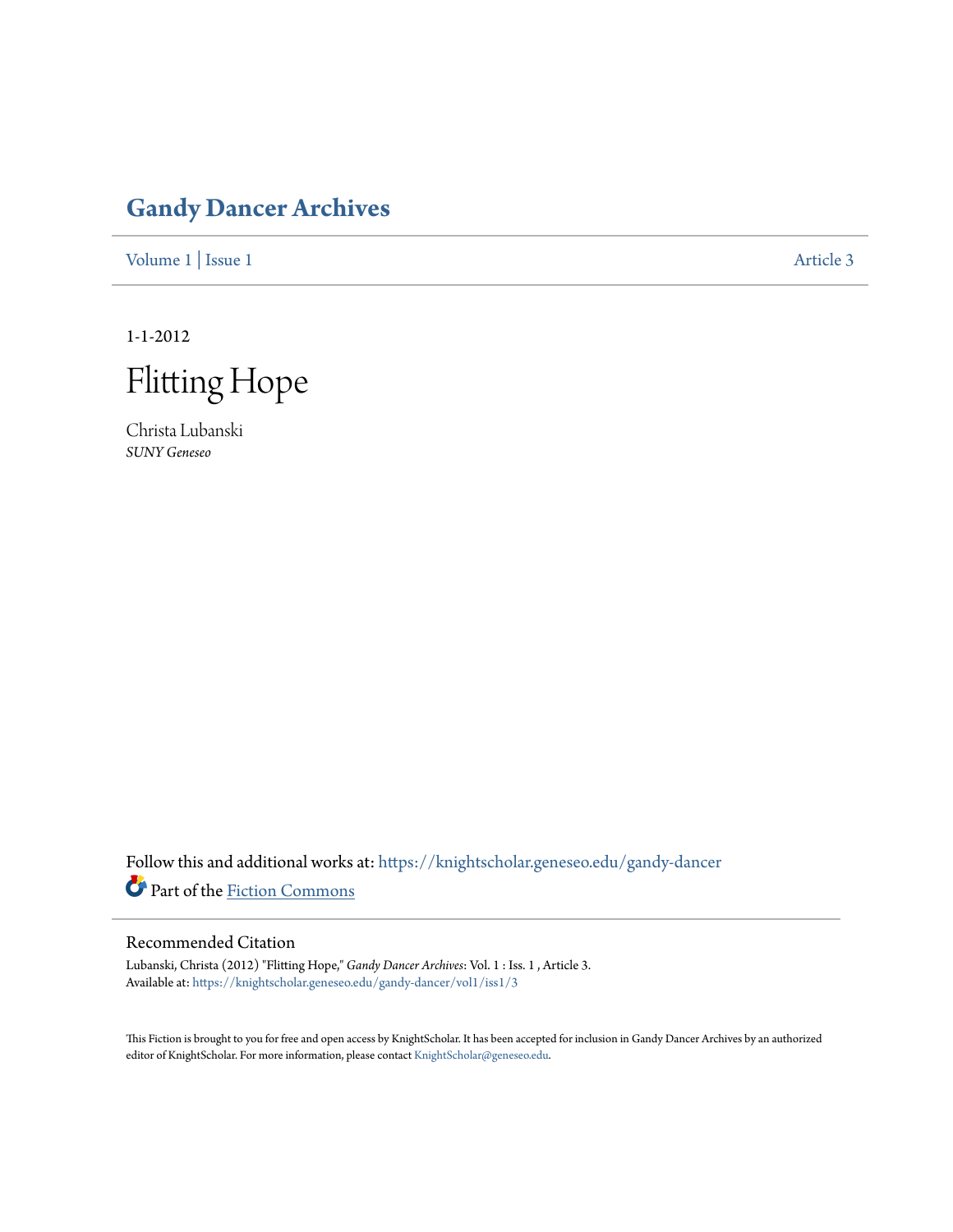# **Flitting Hope**

Dwindling light flickers through the maple tree's budding green leaves, tracing hopeful shadows on the cracked sidewalk below. A house sparrow nestles above the movie theater sign, the one down on Stone Street. He ruffles his grey feathers and braces himself against the air that still carries a bite of winter's chill. His eyes open and close slowly, containing the liquid black of his eyes. Under the sparrow's nest, the sign screams a single title in green neon lights – *Star Wars 2: Attack of the Clones*.

The little wooden bench under the maple tree is occupied by a furry orange cat. She is the town's collective cat; everyone feeds her when they see her. Billy Ferguson quickly pets her light golden fur, holding the hand of his mother, Peggy Ferguson. The cat quickly gets annoyed with Billy's quick motions. She hops off the bench and pads away, towards the nursing home on Chancer Road – the residents are much gentler than children.

Billy drops Peggy's hand and runs over to a poster directly beneath the sparrow, with an image of buttery golden popcorn, rubbing his grubby hands down the sides and begging: *Mom, can we get popcorn? Please?*

*Not right now, Billy. You'll spoil your dinner. But MOM! Everyone gets popcorn at the movies! Billy, I'm making lasagna for dinner, can't you just wait until then? No! I want popcorn now!*

The sparrow scrambles upright and hops in the air, beating his wings until he reaches the street light next to the bench. Billy stomps his feet below and begins to cry while Peggy desperately tries to calm her son, holding him firmly in her work worn hands. She leans down to look into his eyes and speaks shamefully quiet –

*Fine, you can get a small thing of popcorn. But if you spoil your dinner… No, I want a big one!* Billy rips away from his mother, flinging his small arms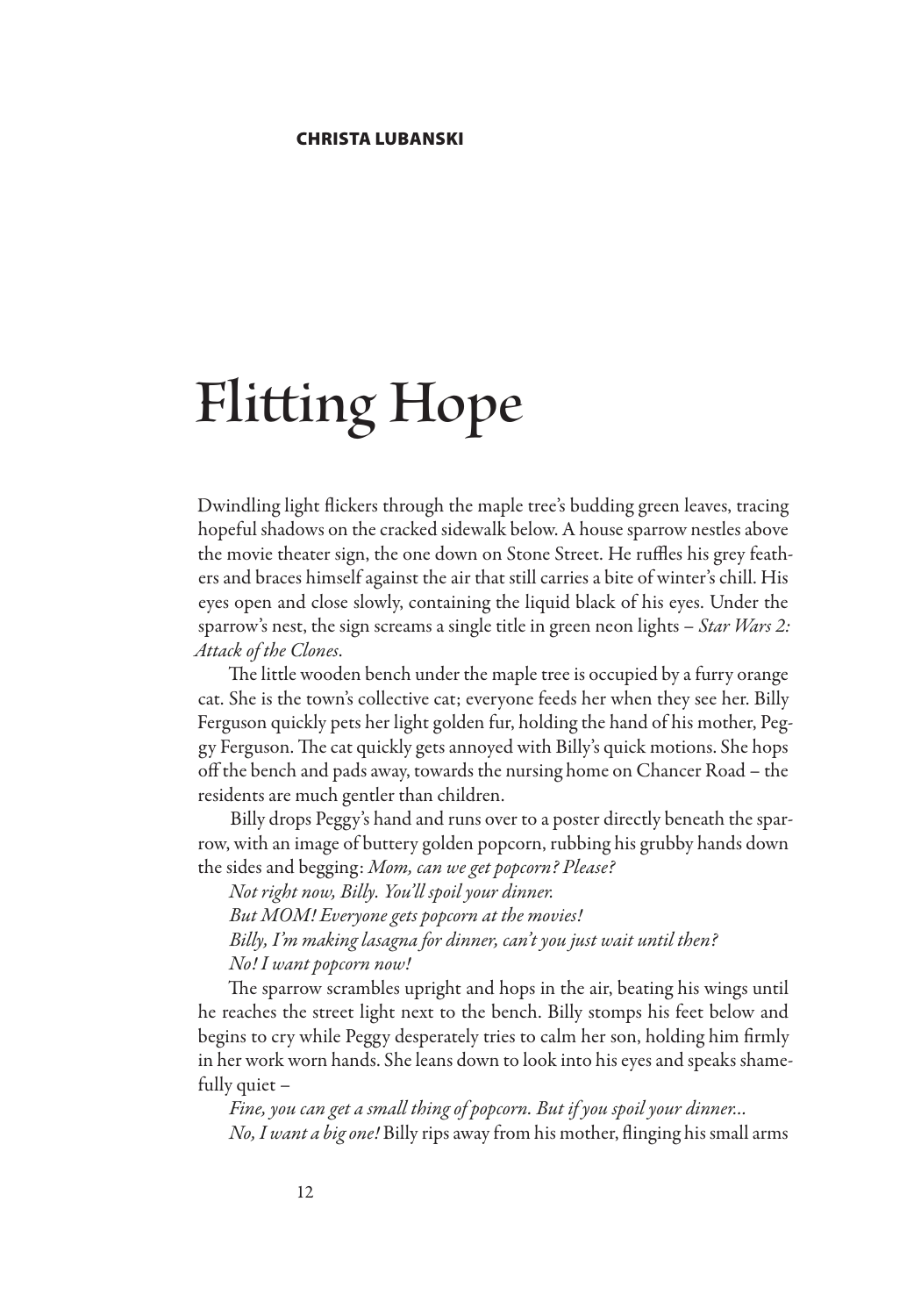in the air. Thomas Greysly, an elderly man who has just recently lost his wife, walks by the scene staring at the five year old boy. Thomas shakes his head. The sparrow chirps at the old man, a greeting given every night for the past three years that Thomas had been walking this street. The sparrow reminds Thomas of his wife, Rachel, and how she spoke of sparrows as being an overlooked sort of hopefulness. She loved the common birds more than even the Blue Jays at her feeder, who chased the other birds away, and she would sketch house sparrows and finches for hours, focusing on the small variations in color that made each unique. The old man glances upwards at the sparrow, giving him a slight nod and continuing down Stone Street, leaving Peggy to spoil her child's dinner.

#### *Ok, ok! I'll get you a big one. Just be quiet.*

Billy giggles in delight, jumping up and down and running the remaining six feet to the door of the theater. Peggy looks to have aged five years just in the past minutes, her crow feet pulling her eyes backwards so it looks like her brain is suctioning them in. Slowly, she follows her son, pulling a faded wallet from her purse.

The sparrow flies back to his nest as Tommy Garrison runs up and hangs off the light pole, showing off to his new girlfriend, Beth Moore. His hands brace the pole and he is sideways for a few seconds before lightly pushing off and landing next to Beth. The sparrow listens to her laugh, enjoying the chiming sound. He tilts his head to see the light glint off Beth's red highlighted hair, golden and chocolate waves that cascade down her back. Tommy grins at her and puts his arm around her back, sliding his hand craftily down to her back pocket on her Levi's. She keeps smiling, but gives him a hard look that he laughs off.

*C'mon, I'll buy you something. What do ya like? Anything your little heart desires is on me tonight, babe.* 

Beth has already seen this movie. On opening night, Joe Harris had asked her to come with him, and she'd agreed because she wanted to make Tommy jealous. Joe hadn't even asked her what she wanted to eat – he'd snuck in a big box of Nerds in his Jedi robe. She had been shocked that he'd known what her favorite candy was, and he'd laughed and said – *How could anyone not know? You're always chomping on them in homeroom.* She'd blushed and actually enjoyed herself.

Tonight, though, she was sure it would be the best date ever. Beth had had a crush on Tommy since the 2<sup>nd</sup> grade, and she had finally won him over. Yeah, sure, Joe was pretty hurt, but she figured he would get over it. She turned to Tommy, her eyes flashing green in the fading light.

*Can I just get some Nerds? I love Nerds!*

*Eew, ok, but those things are gross! Are you sure you don't want real candy? Like chocolate?*

*Oh, sure, yeah I guess a change would be good.*

Beth opens the door for Tommy as they disappear into the theater. The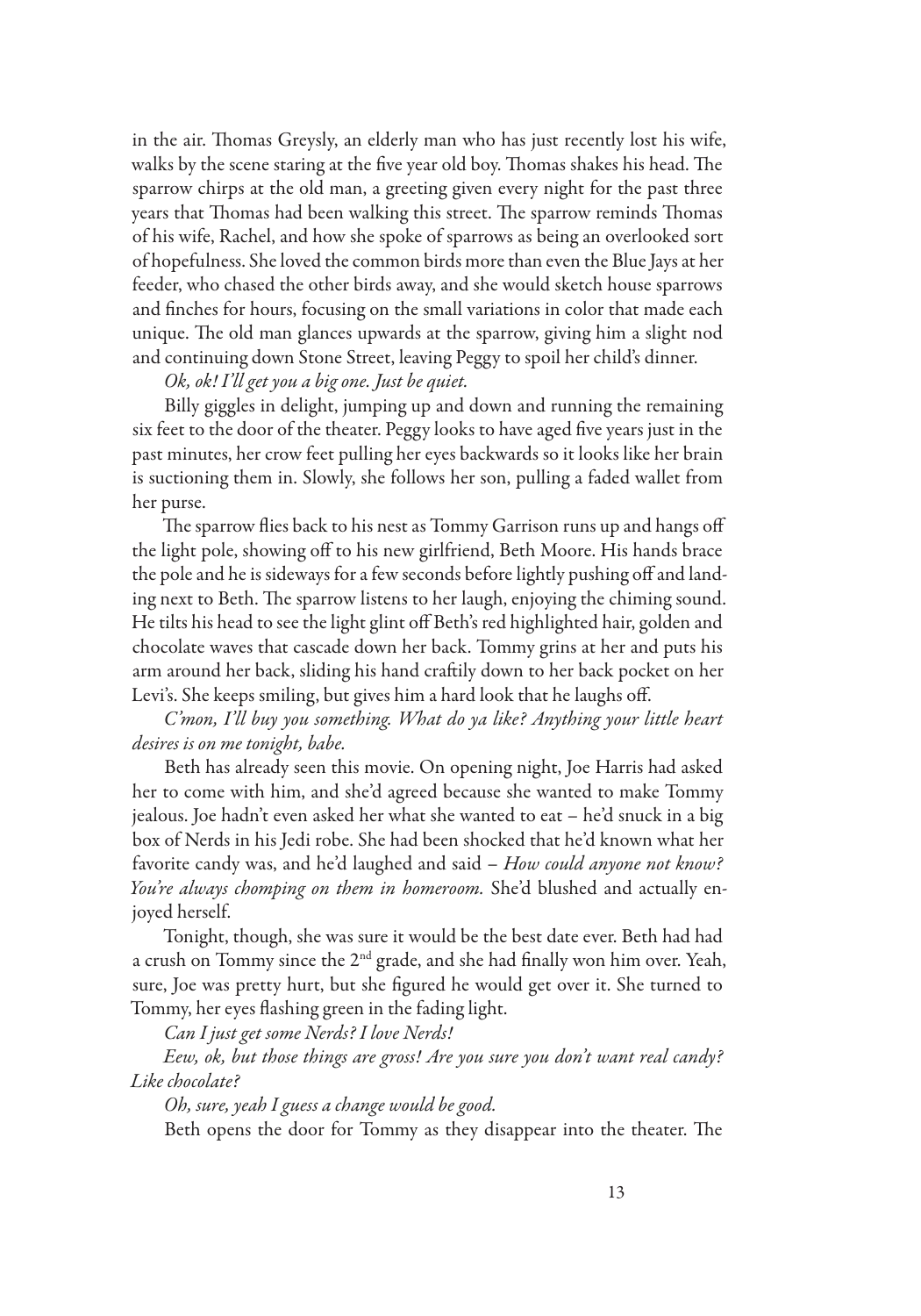sparrow settles into his nest of bramble, hair, and straws carelessly left next to the trash. He tucks his right leg artfully under his body while his other leg hangs awkwardly to the side. His left leg has been shriveled and useless since birth, but he has adjusted well. The sun rolls slowly out of sight into a burning sky of purple and red, hidden by the buildings across the street. There's a large abandoned house with the windows broken out where the orange cat lives, next to the coffee shop, *MochaLoco's*. A dark alley resides between the two buildings, containing nothing besides cigarette butts and an industrial sized green dumpster.

The street lights flicker on, glowing softly down on the now quiet street. The sparrow listens to a train in the distance, the horn announcing to all in its path that it will stop for no one. Quick footsteps cause the sparrow to turn his head to the left, down towards the direction of the trailer parks and houses on Center Street. Abby Costanza is running lightly across the street from the sparrow, wearing baggy sweatpants and a long-sleeved white tee shirt that is far too big for her. She counts her steps in her head in time to the Every Avenue song playing in her ears – *It's a long night down 95, trying to beat the sunrise, staying up all night, I'm not sleeping till I cross the state line.* Her eyes have deep circles underneath them, and she knows the feeling of staying up all night too well. The sparrow has seen her running every night for months now, even after he sees her at six in the morning before work. She chases her demons with every step she takes, embracing her love of self hatred. Miss Chantal, a voluptuous nurse at the nursing home where Abby works, seems more concerned with Abby's health than even her parents. *What, you lose another five pounds? Girl, you lose anymore and there ain't gonna be nothin' left. A man's gotta have somethin' to grab onto!* Abby shakes her head to rid herself of the conversation and pushes ahead passed the abandoned house. She's not happy yet, but she's sure that chasing this dream will eventually leave her pleasantly joyful. *Someday, someday I'll figure it out, someday somehow.* She nods at Joe Harris as she passes by him.

The sparrow stretches around to clean his feathers. His eyes are drooping, a sign that it is getting late. He can hear Joe walking across the street, scuffing his worn black Converse on the pavement. Joe is contemplating the day at school, where he had seen Tommy, his ex best friend, holding hands with and making gooey eyes to Beth. Joe can remember a time when he was happy, when his parents had been together and Tommy had been his partner in crime. That was when Joe's family had owned a real house, down on Center, right next door to Tommy. Joe and Tommy would play Jedis in the backyard until nightfall, using sticks as light sabers and jesting back and forth about whether Han had shot first. When Joe's father had lost his job as a mechanic and started drinking heavily, Joe's mom had kicked him out. Then they had lost the house and moved to the apartment above the coffee shop, and Joe had started to wear worn out clothes that didn't fit him right.

That was when Tommy had left him, too. Tommy had started to distance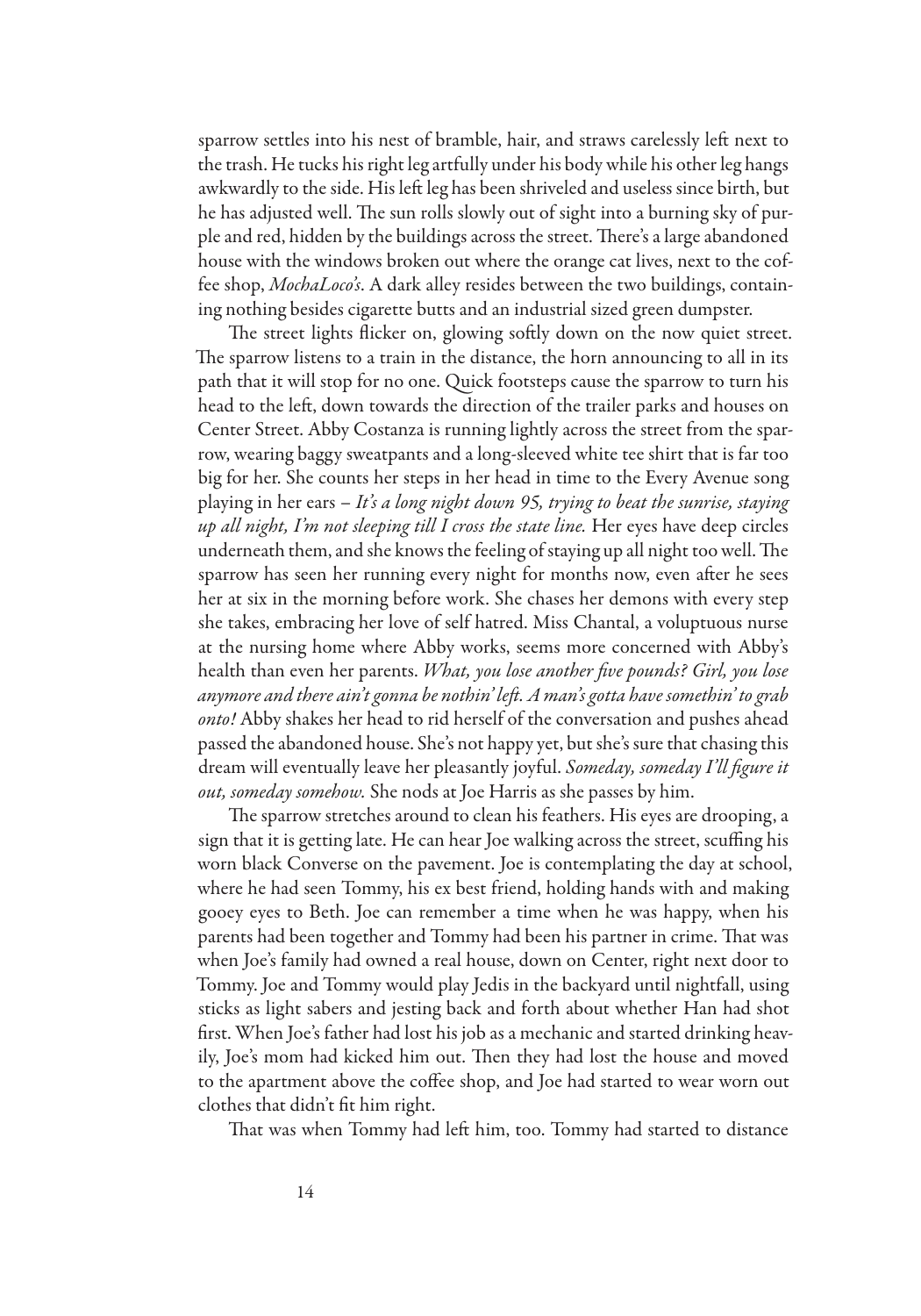himself, hanging out with Ken Chase, the local bully. At the middle school, Joe was the brunt of a lot of jokes. *Poor boy, his mom's broke ass can't even buy him clothes, bet she does drugs, you ever want meth just ask Ms Harris!* He'd heard all of these jabs walking down the hall to each class, and they followed him home every night when he tromped up the stairs to the small two bedroom apartment his family shared. Even after he got out of middle school, the jokes still followed him. He would furiously write poetry every night before bed, attempting to get his feelings of belittlement and worthlessness out. When that didn't work, he took to a more destructive habit.

Joe is walking down Stone Street with his head down and his black hood up. The street lights softly glow on him, revealing his swoosh of unkempt black hair dangling in front of his eyes. The sparrow above the movie theater watches him with partially closed eyes, catching the glint of silver from a pocket knife sticking out of the back pocket of his jeans. The shine interests the bird, and he twists his head to the side before leaping in the air to follow Joe's descent down the alley between the coffee shop and the liquor store. The unnatural shadow cast by the dumpster creates an eerie light. He lands on the gutter of *MochaLoco's*, straining in the poor light to see. There is suddenly a flash of skin as Joe rolls up his sleeve, and the sparrow sees the street light's reflection in the switchblade. Suddenly, the smell of blood reaches the sparrow, and he flies back to his nest in fear. Warily, he watches Joe walk out from the alley, who is pulling his long ripped sleeve furiously over his now bleeding arm. He breathes deeply, feeling the rush of bad feelings flowing out of his new wound. A piece of paper flutters out of his pocket, but he doesn't notice. He feels better than he did as he unlocks the door to his apartment above the coffee shop.

It is eight fifteen at night, and the movie is finally out. Peggy and Billy are the first to leave the theater and begin walking home. Billy is making light saber sounds and Peggy is asking if he is hungry for dinner.

*I don't like lasagna. I want a light saber! Can I have a light saber?*

*Billy, I told you not to spoil your dinner! You are going to eat lasagna when we get home, and no, you cannot have a light saber, they are dangerous.* 

*But Mom! Please!*

*We'll talk about it.*

Beth and Tommy follow them out the door, Tommy's arm around her small frame. Beth sees the scrap of paper on the street and picks it up, reading the lines Joe had scrawled out – she would recognize that handwriting anywhere. *There are only choices, whether conscious or subconscious, that determine a person. How is it that we as humans love each other? We take the best of each other and throw it aside, deeming it hopeless. Sidelong glances, brushing fingertips, ignoring a painful truth. It's not my problem, we think, until one day we realize that we've been led astray by the cruel side of "love." We cry by ourselves and shiver in the dark, holding our bleeding arms and blemishes under the shadows and existing only in the night,*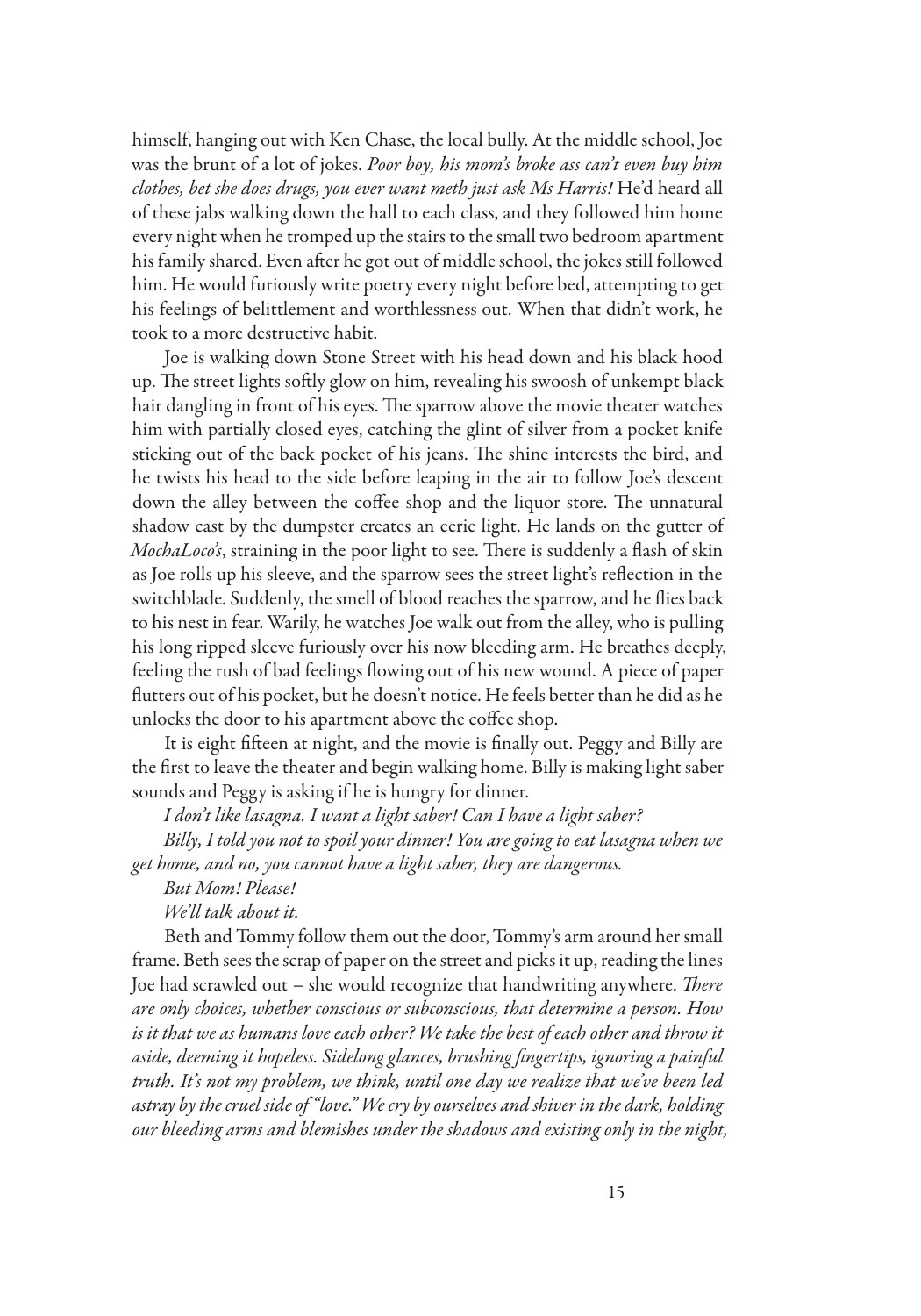#### *for the light reveals too much.*

The stars twinkle in the stratosphere, casting down gleaming light on the sparrow's liquid eyes.

#### (@) (@) (@)

The maple tree trembles slightly with the breeze, playing in the misty spring air. A daffodil is beginning to bud in the small flower bed in front of the coffee shop, its hopeful face sleeping in the midst of unborn petals. In his nest, the sparrow watches his street while eating a small spider that had gotten too close to his nest. Thomas Greysly is across the street, putting a coin in the newspaper box. The bird tilts his head and swallows breakfast while he watches Thomas turn back towards his house on Fox Tail Lane, to the right and up the road about a mile. He considers following the old man to keep him company when Abby Costanza steps out of the coffee shop.

The sparrow balances his weight forward, delicately balancing on his one good leg. He blinks quickly, letting the shifting morning light sweep over his tiny frame. Across the street, Abby is dipping her multigrain, no cream cheese bagel into her black coffee. She has been sitting on the little bench outside *MochaLoco's* every Monday and Friday since she'd gotten the job at the nursing home. The sparrow opens his wings and launches off of the theater sign, flitting silently across the street to land on the pedestrian crossing sign directly in front of Abby. She sits with her bagel and coffee for exactly forty five minutes, seemingly dissecting the calories into neat nibbles, and saves him her last four crumbs, as always.

The sparrow is not quite comfortable eating out of her hand yet – he is still wary of humans and their confusing ways. But Abby coos at him as he eats her crumbs off the ground.

*You're a pretty little thing, aren't you little guy? Yeah? I wish I was small and carefree like you. You just get to do whatever you want, don't you? And you're so small and light I bet you can fly forever. Huh Mr. Sparrow? You like my bagel?* 

The sparrow looks up at her and tilts his head, enjoying her pleasant voice for a minute. The church bell down the road strikes eight, and like always, Abby Costanza is off.

*I have to go to work now, but I'll see you later Mr. Sparrow.* She gives him one last lingering look, then darts down the street to take care of Mrs. Winzel at the nursing home. Mrs. Winzel will call her Emily again and Abby will play along, pretending to be a girl who is not eating herself apart with her mind.

The sparrow flits down the street, past the cobblestone wall in front of the brick church and down to the High School on Center Street. There are always crumbs of leftover food behind the school for the sparrow to sift through and pick from. He stops to rest on the chain linked fence, peering through the mist to see a group of kids loitering by the door in a cloud of smoke. Beth is with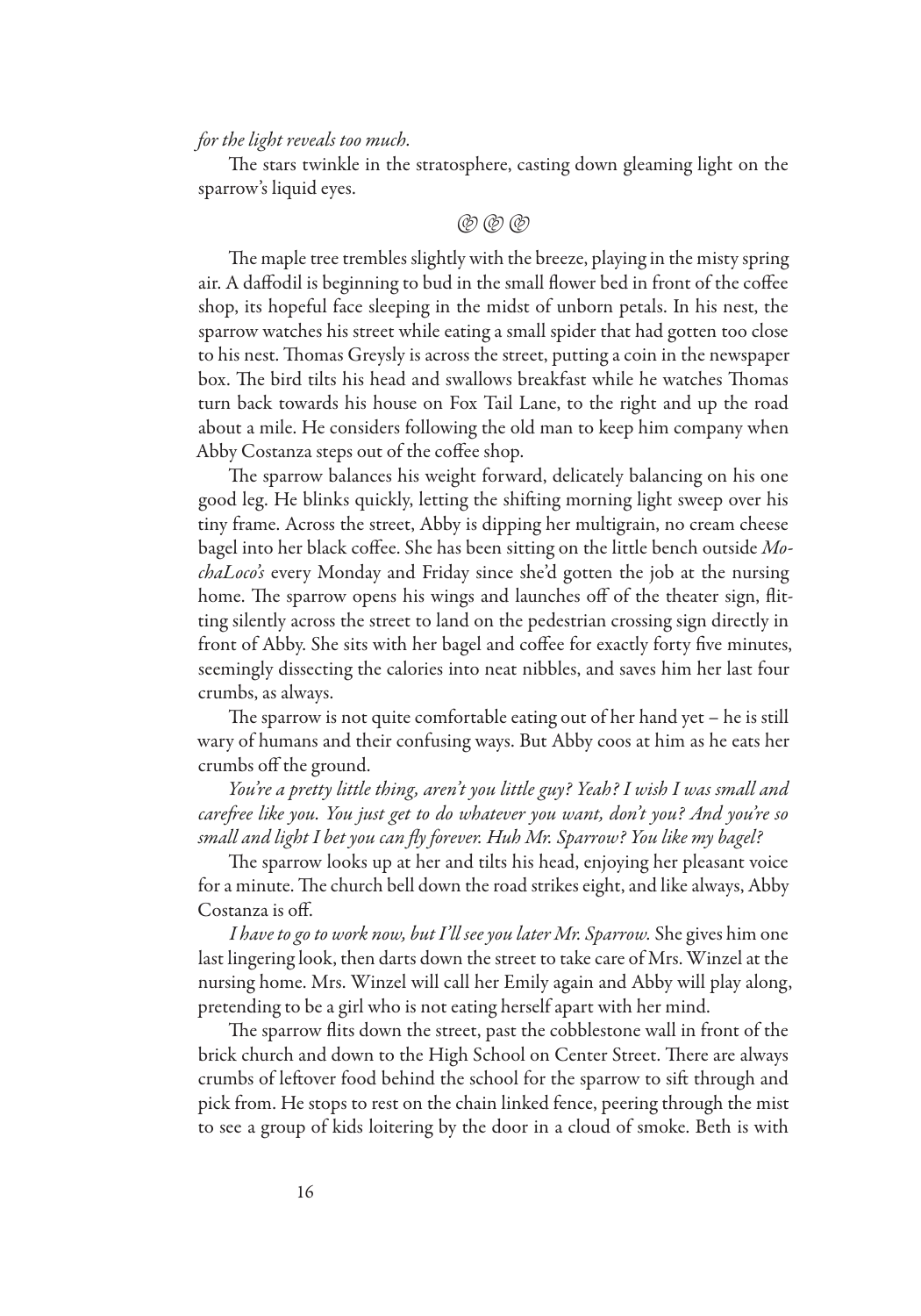them, chattering and laughing with Tommy's arm around her shoulders. Tommy takes a drag off of his cigarette, talking loudly to Ken Chase, his best friend. They cause mischief together, from leering in the girl's bathroom to throwing rocks at the orange cat on Stone Street. The sparrow had seen them laugh once when they'd hit her, and although the bird was not fond of the cat in general, he had thought it best to avoid them from then on. He sat and waited for them to go back inside, turning his head to clean his feathers.

*Dude, Mike got a sick new ride last week. His parents bought him a motorcycle for a graduation gift, and he said he'd let us ride it sometime.* Ken spat after he spoke, making the sparrow twitch at the noise.

*That's sick, dude! Beth, you should come! I'll take you for a ride after you take me for a ride, if ya get what I'm saying.*

Beth blushes at this and punches Tommy lightly on the arm. *That does sound like fun. But motorcycles are so dangerous!*

*Aww come on, you only live once! I wish my folks were cool enough to buy me a motorcycle for graduation. All I'm getting is a lame old dinner. God, they're so lame.* 

*Yeah man, I feel ya. My old man isn't even coming to the ceremony. He told me he wouldn't come unless I got into college but man, I got other shit to do.* Ken throws his cigarette butt away, towards the sparrow on the chain linked fence. The sparrow hops away, his left uselessly long claws getting snagged briefly on the fence as the smell of smoke burn his eyes, the fence making a clinking sound as the sparrow lands safely away. The three kids look towards the sound, Beth seeing the sparrow first.

*It's just a little bird, you paranoid freaks.* She giggles at the boys' foolishness. *That thing scared the shit out of me! Dude, let's get 'im. Ken leans down a* picks up a rock.

Tommy laughs. *Yeah I guess we need some practice, don't we? It's a pretty small target though. Think you can hit it? I don't think you could hit the broad side of a barn, man!* 

*Oh yeah? Watch me!* The sparrow tilts his head, the voices sounding unpleasant. But he doesn't want to leave without first getting his fill of nibbles.

Beth is distressed at the thought of watching a murder take place – she likes the bad ass side of Tommy but she doesn't want to see it happen. She pulls on his sleeve and looks at him with her widened green pleading eyes.

*Come on Beth, loosen up. He won't hit him.* Tommy smirks at Ken.

Ken draws back his arm and lets the rock fly, spiraling like a football in practice. If time were to slow down the way it does in movies, maybe the sparrow would flinch, or get his claws disengaged in time to move out of the way. But time doesn't slow down. Time stops only in the minds of the naive, and within a second's gaze, the rock connects with its target, dropping the sparrow to the ground with a small reverberating thump. Ken raises a fist in triumph. Tommy pats him on the back. Beth turns on her heel and leaves.